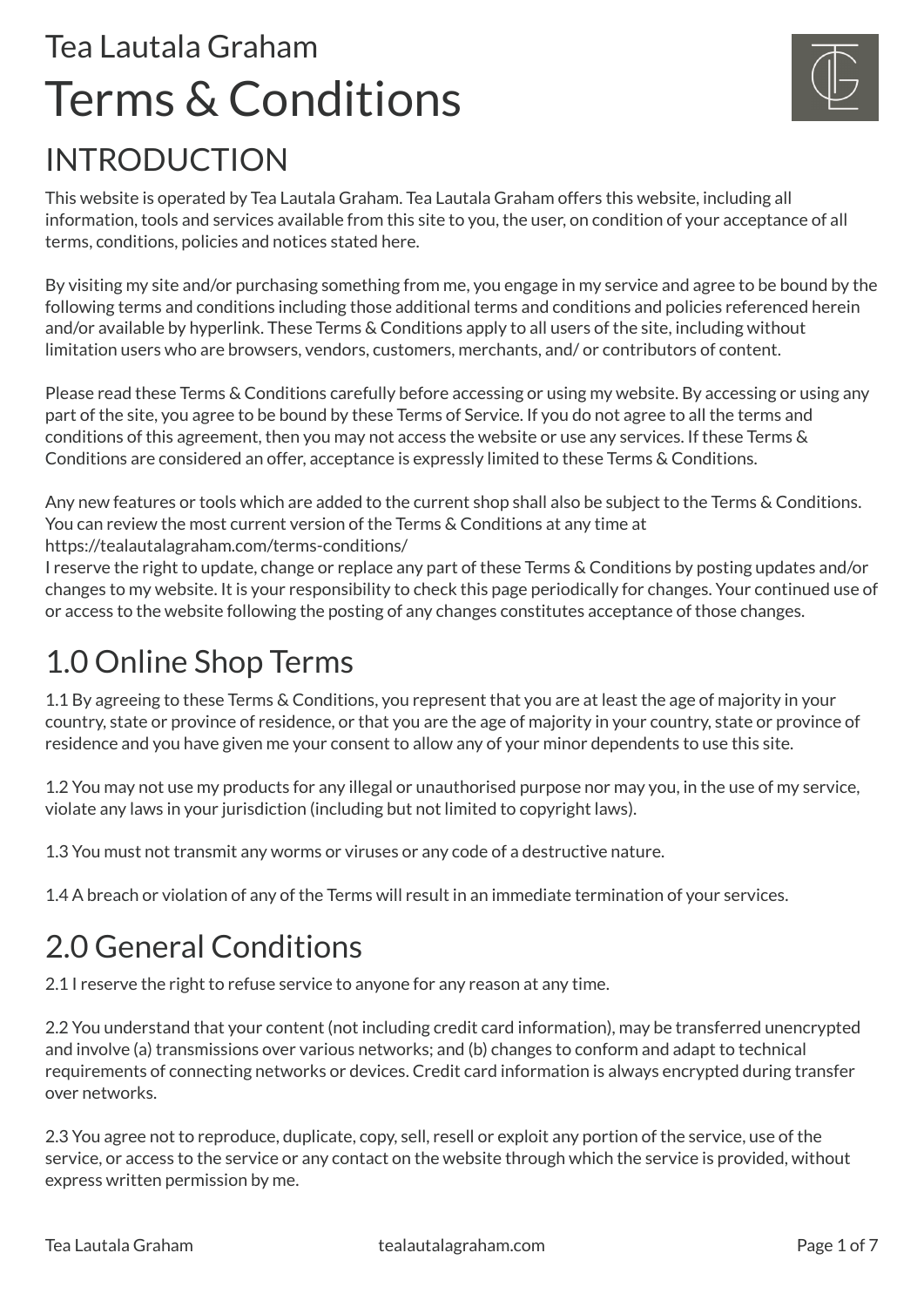

2.4 The headings and formatting used in this document are included for convenience only and will not limit or otherwise affect these Terms.

### 3.0 Accuracy, Completeness & Timeliness

3.1 I am not responsible if information made available on this site is not accurate, complete or current. The material on this site is provided for general information only and should not be relied upon or used as the sole basis for making decisions without consulting primary, more accurate, more complete or more timely sources of information. Any reliance on the material on this site is at your own risk.

3.2 This site may contain certain historical information. Historical information, necessarily, is not current and is provided for your reference only. I reserve the right to modify the contents of this site at any time, but I have no obligation to update any information on my site. You agree that it is your responsibility to monitor changes to the site.

## 4.0 Changes to Services & Prices

4.1 Prices for my products are subject to change without notice.

4.2 I reserve the right at any time to modify or discontinue the service (or any part or content thereof) without notice at any time.

4.3 I shall not be liable to you or to any third-party for any modification, price change, suspension or discontinuance of the service.

## 5.0 Products & Services

5.1 Certain products or services may be available exclusively online through the website. These products or services may have limited quantities and are subject to return or exchange only according to my Returns Policy.

5.2 I have made every effort to display as accurately as possible the colours and images of products that appear in the shop. I cannot guarantee that your computer monitor's display of any colour will be accurate.

5.3 I reserve the right, but am not obligated, to limit the sales of my products or services to any person, geographic region or jurisdiction. I may exercise this right on a case-by-case basis. I reserve the right to limit the quantities of any products or services that I offer. All descriptions of products or product pricing are subject to change at anytime without notice, at my sole discretion. I reserve the right to discontinue any product at any time. Any offer for any product or service made on this site is void where prohibited.

5.4 I do not warrant that the quality of any products, services, information, or other material purchased or obtained by you will meet your expectations, or that any errors in the service will be corrected.service I provide. If I use it for this purpose, you as an individual will not be personally identifiable. I shall continue to process this information until the contract between us ends or is terminated by either party under the terms of the contract.

## 6.0 Accuracy of Billing & Account Information

6.1 I reserve the right to refuse any order you place with me. I may, at my sole discretion, limit or cancel quantities purchased per person, per household or per order. These restrictions may include orders placed by or under the same customer account, the same credit card, and/or orders that use the same billing and/or shipping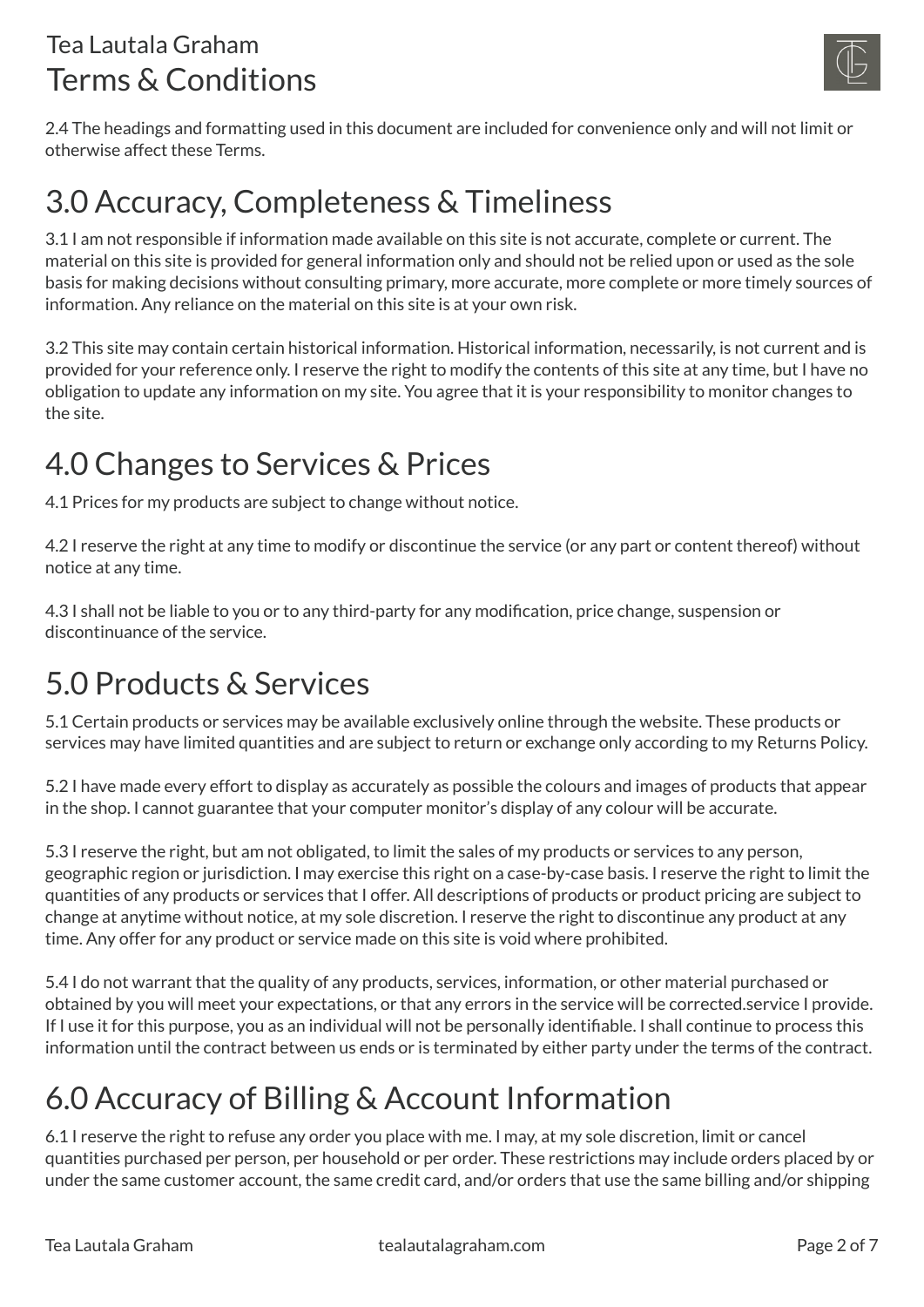

address. In the event that I make a change to or cancel an order, I may attempt to notify you by contacting the e-mail and/or billing address/phone number provided at the time the order was made. I reserve the right to limit or prohibit orders that, in my sole judgment, appear to be placed by dealers, resellers or distributors. You agree to provide current, complete and accurate purchase and account information for all purchases made at my shop. You agree to promptly update your account and other information, including your email address and credit card numbers and expiration dates, so that I can complete your transactions and contact you as needed.

6.2 For more detail, please review our Returns Policy.

## 7.0 Optional Tools

7.1 I may provide you with access to third-party tools over which I neither monitor nor have any control nor input.

7.2 You acknowledge and agree that I provide access to such tools "as is" and "as available" without any warranties, representations or conditions of any kind and without any endorsement. I shall have no liability whatsoever arising from or relating to your use of optional third-party tools.

7.3 Any use by you of optional tools offered through the site is entirely at your own risk and discretion and you should ensure that you are familiar with and approve of the terms on which tools are provided by the relevant third-party provider(s).

7.4 I may also, in the future, offer new services and/or features through the website (including, the release of new tools and resources). Such new features and/or services shall also be subject to these Terms of Service.

#### 8.0 Third-Party Links

8.1 Certain content, products and services available via my service may include materials from third-parties.

8.2 Third-party links on this site may direct you to third-party websites that are not affiliated with me. I am not responsible for examining or evaluating the content or accuracy and I do not warrant and will not have any liability or responsibility for any third-party materials or websites, or for any other materials, products, or services of third-parties.

8.3 I am not liable for any harm or damages related to the purchase or use of goods, services, resources, content, or any other transactions made in connection with any third-party websites. Please review carefully the third-party's policies and practices and make sure you understand them before you engage in any transaction. Complaints, claims, concerns, or questions regarding third-party products should be directed to the third-party.

## 9.0 User Feedback & Other Submissions

9.1 If, at my request, you send certain specific submissions or without a request from me you send creative ideas, suggestions, proposals, plans, or other materials, whether online, by email, by postal mail, or otherwise (collectively, 'comments'), you agree that I may, at any time, without restriction, edit, copy, publish, distribute, translate and otherwise use in any medium any comments that you forward to me. I am and shall be under no obligation (1) to maintain any comments in confidence; (2) to pay compensation for any comments; or (3) to respond to any comments.

9.2 I may, but have no obligation to, monitor, edit or remove content that I determine in our sole discretion are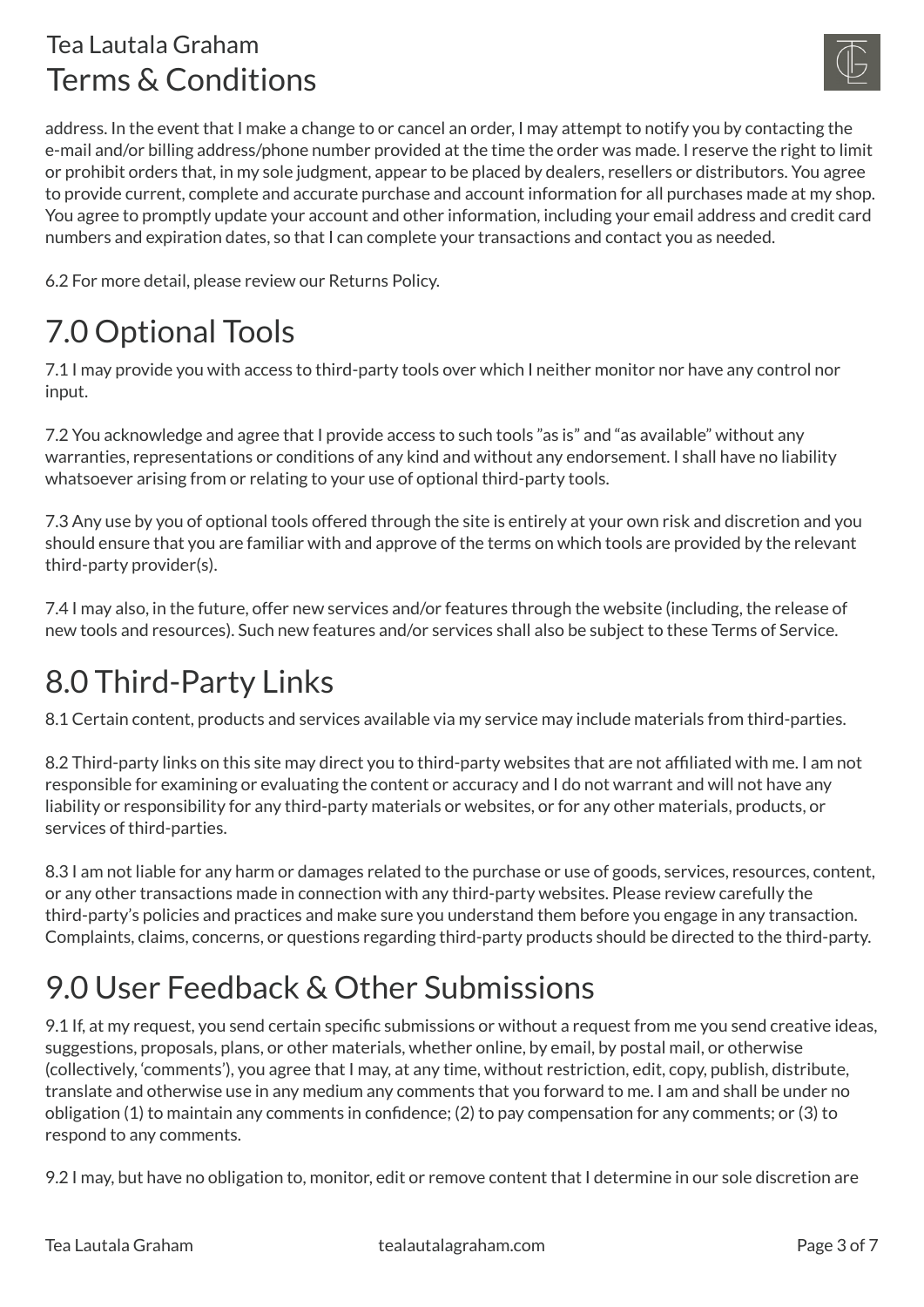

unlawful, offensive, threatening, libelous, defamatory, pornographic, obscene or otherwise objectionable or violates any party's intellectual property or these Terms & Conditions.

9.3 You agree that your comments will not violate any right of any third-party, including copyright, trademark, privacy, personality or other personal or proprietary right. You further agree that your comments will not contain libellous or otherwise unlawful, abusive or obscene material, or contain any computer virus or other malware that could in any way affect the operation of my service or any related website. You may not use a false e-mail address, pretend to be someone other than yourself, or otherwise mislead me or third-parties as to the origin of any comments.

9.4 You are solely responsible for any comments you make and their accuracy. We take no responsibility and assume no liability for any comments posted by you or any third-party.

#### 10.0 Personal information

Your submission of personal information through the shop and website is governed by our Privacy Policy.

## 11.0 Errors, Inaccuracies & Omissions

11.1 Occasionally there may be information on my site or in my service that contains typographical errors, inaccuracies or omissions that may relate to product descriptions, pricing, promotions, offers, product shipping charges, transit times and availability. I reserve the right to correct any errors, inaccuracies or omissions, and to change or update information or cancel orders if any information in my service or on any related website is inaccurate at any time without prior notice (including after you have submitted your order).

11.2 I undertake no obligation to update, amend or clarify information in my service or on any related website, including without limitation, pricing information, except as required by law. No specified update or refresh date applied in my service or on any related website, should be taken to indicate that all information in the service or on any related website has been modified or updated.

## 12.0 Prohibited Uses

In addition to other prohibitions as set forth in the Terms of Service, you are prohibited from using the site or its content:

(a) for any unlawful purpose; (b) to solicit others to perform or participate in any unlawful acts; (c) to violate any international, federal, provincial or state regulations, rules, laws, or local ordinances; (d) to infringe upon or violate my intellectual property rights or the intellectual property rights of others; (e) to harass, abuse, insult, harm, defame, slander, disparage, intimidate, or discriminate based on gender, sexual orientation, religion, ethnicity, race, age, national origin, or disability; (f) to submit false or misleading information; (g) to upload or transmit viruses or any other type of malicious code that will or may be used in any way that will affect the functionality or operation of my service or of any related website, other websites, or the Internet; (h) to collect or track the personal information of others; (i) to spam, phish, pharm, pretext, spider, crawl, or scrape; (j) for any obscene or immoral purpose; or (k) to interfere with or circumvent the security features of my service or any related website, other websites, or the Internet. I reserve the right to terminate your use of my service or any related website for violating any of the prohibited uses.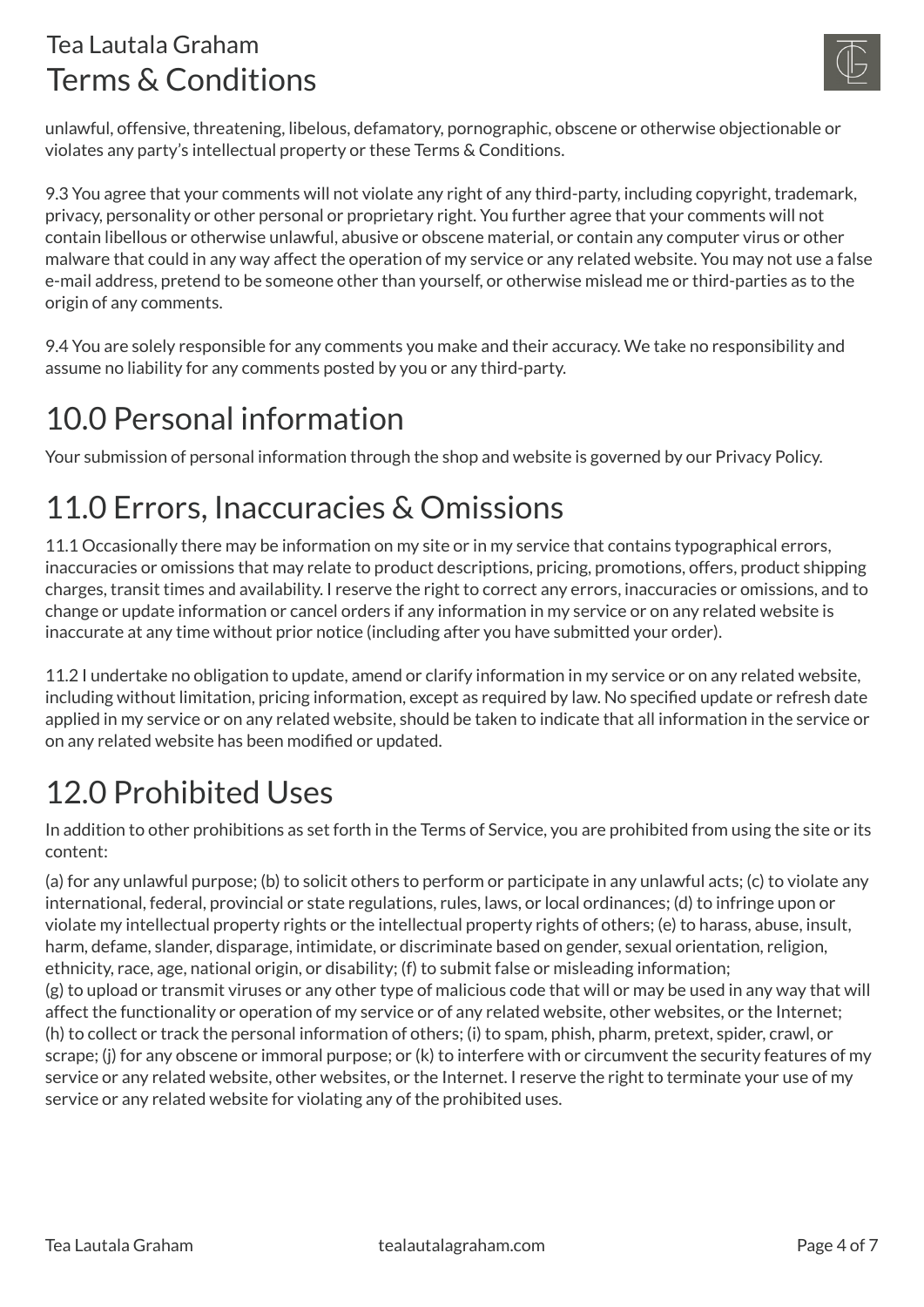

## 13.0 Disclaimers & Limitations of Liability

13.1 I do not guarantee, represent or warrant that your use of my service will be uninterrupted, timely, secure or error-free.

13.2 I do not warrant that the results that may be obtained from the use of my service will be accurate or reliable.

13.3 You agree that from time to time I may remove the service for indefinite periods of time or cancel the service at any time, without notice to you.

13.4 You expressly agree that your use of, or inability to use, my service is at your sole risk. The service and all products and services delivered to you through my service are (except as expressly stated by me) provided 'as is' and 'as available' for your use, without any representation, warranties or conditions of any kind, either express or implied, including all implied warranties or conditions of merchantability, merchantable quality, fitness for a particular purpose, durability, title, and non-infringement.

13.5 In no case shall Tea Lautala Graham , my directors, officers, employees, affiliates, agents, contractors, interns, suppliers, service providers or licensors be liable for any injury, loss, claim, or any direct, indirect, incidental, punitive, special, or consequential damages of any kind, including, without limitation lost profits, lost revenue, lost savings, loss of data, replacement costs, or any similar damages, whether based in contract, tort (including negligence), strict liability or otherwise, arising from your use of any of the service or any products procured using the service, or for any other claim related in any way to your use of the service or any product, including, but not limited to, any errors or omissions in any content, or any loss or damage of any kind incurred as a result of the use of the service or any content (or product) posted, transmitted, or otherwise made available via the service, even if advised of their possibility.

13.6 Because some countries, states or jurisdictions do not allow the exclusion or the limitation of liability for consequential or incidental damages, in such states or jurisdictions, my liability shall be limited to the maximum extent permitted by law.

## 14.0 Indemnity

You agree to indemnify, defend and hold harmless Tea Lautala Graham and my parent, subsidiaries, affiliates, partners, officers, directors, agents, contractors, licensors, service providers, subcontractors, suppliers, interns and employees, harmless from any claim or demand, including reasonable legal fees, made by any third-party due to or arising out of your breach of these Terms & Conditions or the documents they incorporate by reference, or your violation of any law or the rights of a third-party.

## 15.0 Severability

In the event that any provision of these Terms & Conditions is determined to be unlawful, void or unenforceable, such provision shall nonetheless be enforceable to the fullest extent permitted by applicable law, and the unenforceable portion shall be deemed to be severed from these Terms & Conditions, such determination shall not affect the validity and enforceability of any other remaining provisions.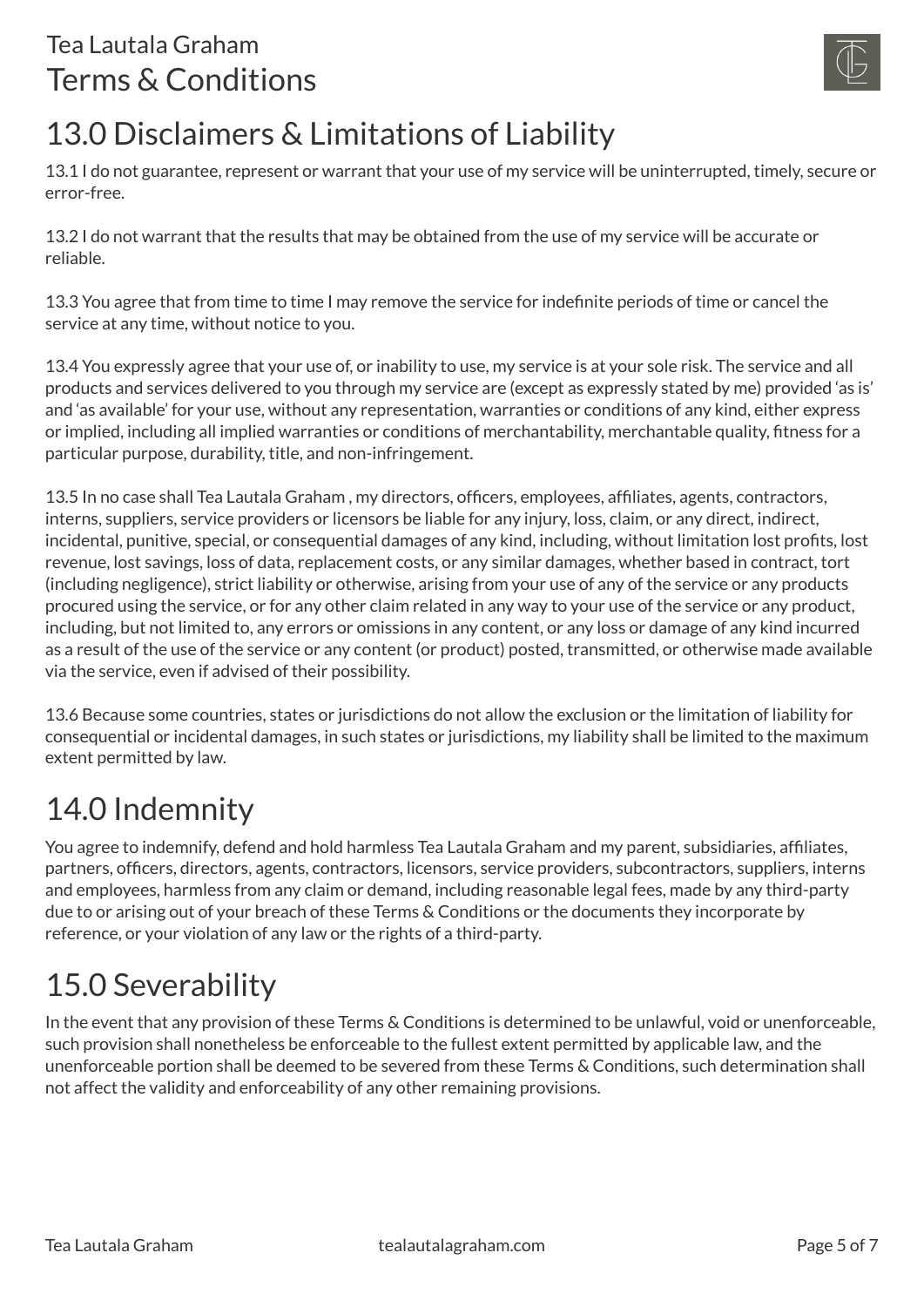

#### 16.0 Termination

16.1 The obligations and liabilities of the parties incurred prior to the termination date shall survive the termination of this agreement for all purposes.

16.2 These Terms & Conditions are effective unless and until terminated by either you or me. You may terminate these Terms of Service at any time by notifying me that you no longer wish to use my services, or when you cease using our site

16.3 If in my sole judgment you fail, or I suspect that you have failed, to comply with any term or provision of these Terms & Conditions, I also may terminate this agreement at any time without notice and you will remain liable for all amounts due up to and including the date of termination; and/or accordingly may deny you access to my services (or any part thereof).

## 17.0 Entire Agreement

17.1 My failure to exercise or enforce any right or provision of these Terms & Conditions shall not constitute a waiver of such right or provision.

17.2 These Terms & Conditions and any policies or operating rules posted by me on this site or in respect to my service constitutes the entire agreement and understanding between you and me and govern your use of my service, superseding any prior or contemporaneous agreements, communications and proposals, whether oral or written, between you and me (including, but not limited to, any prior versions of the Terms & Conditions).

17.3 Any ambiguities in the interpretation of these Terms & Conditions shall not be construed against the drafting party.

## 18.0 Governing Law

These Terms & Conditions and any separate agreements whereby I provide you services shall be governed by and construed in accordance with the laws of Scotland and the United Kingdom.

## 19.0 Contact Information

Questions about the Terms & Conditions should be sent to me at info@tealautalagraham.com

#### 20.0 Changes

20.1 You can review the most current version of the Terms & Conditions at any time at https://tealautalagraham.com/terms-conditions/

20.2 I reserve the right, at my sole discretion, to update, change or replace any part of these Terms & Conditions by posting updates and changes to my website. It is your responsibility to check my website periodically for changes. Your continued use of or access to my website or the service following the posting of any changes to these Terms & Conditions constitutes acceptance of those changes.

#### 20.3 Change Log

16/09/2021 – Version 1